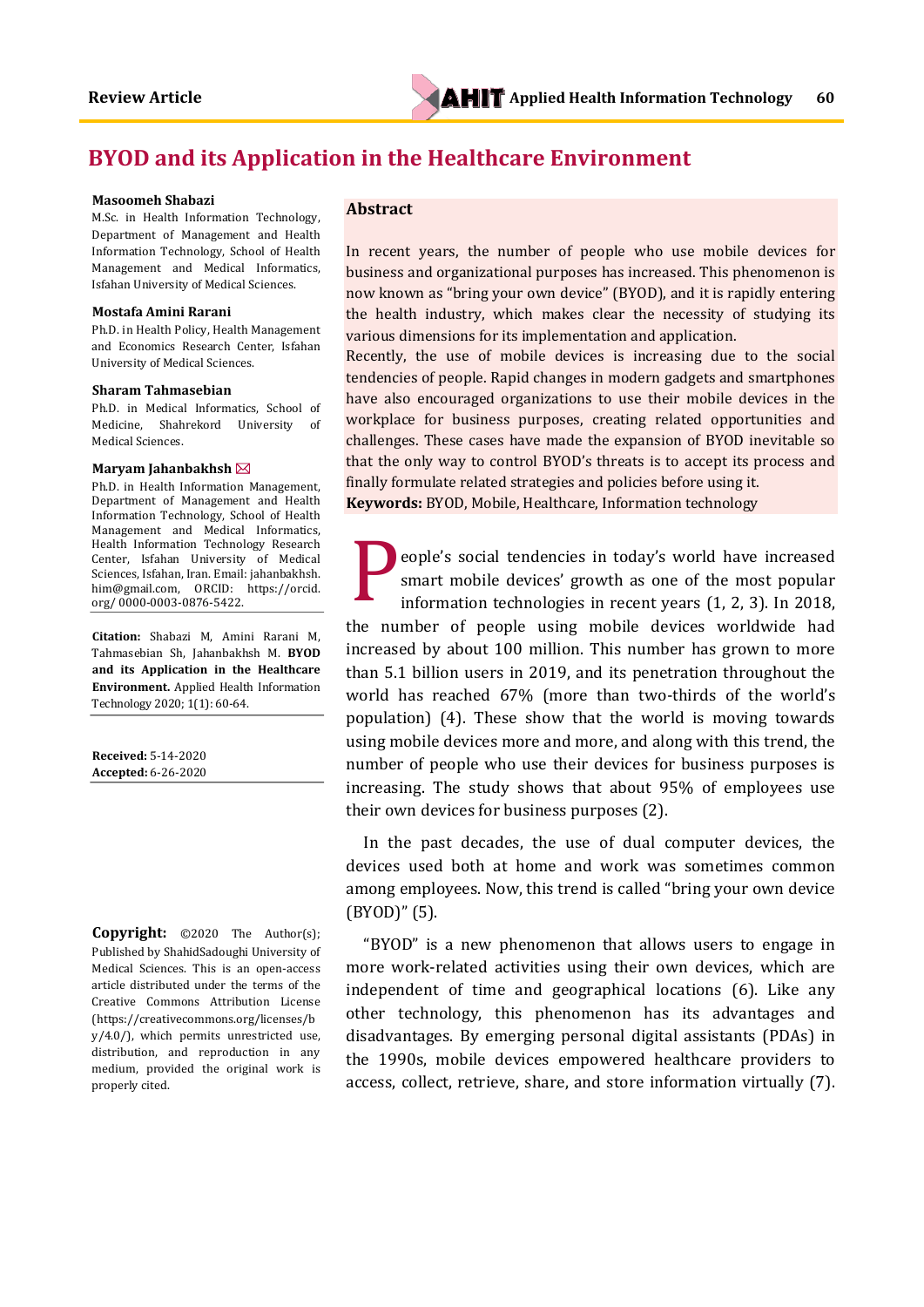In the health industry, due to the importance of patient information and managers' and employees' desire to use BYOD, this study was conducted to describe BYOD's concept and its benefit and challenges, especially in healthcare.

# **Definition**

The term BYOD was first used by Ballagas et al. in 2004 in their paper, which was in connection with the interaction of camerabased personal mobile devices with large public screens (8, 9). The Oxford English-American Dictionary added BYOD as a new term to its vocabulary in August 2013 and defining it as: "the process of permitting the organization's employees to use a computer, smartphone, or other personal mobile devices to accomplish business goals" (10).

BYOD is an information technology policy in which employees are allowed or even encouraged to use their mobile phone devices and personal computers to access data, resources, and enterprise systems (10, 11).

## **BYOD benefits**

The availability and low cost of communication through mobile phone networks have led to using them more extensively. The use of personal devices in the workplace helps users to perform their daily activities faster and more efficiently, in any place and in any way possible. It also has some benefits for business, such as greater independence and better user experience for employees, leading to deciding to use personal mobile devices in the workplace (3).

One of the main effects of using BYOD for organizations is cost savings (2, 10, 6, 11, 12) because using this approach reduces the cost of maintenance of devices and tools (11). The comfort and portability of the instruments used in the performance of employees' work tasks are one of the BYOD organizational goals (6),

The most significant benefit of BYOD is the increase of mobility in the workplace (3, 6, 13, 11, 12, 14), which as a result, brings improved efficiency and effectiveness for the employees (3, 5, 6, 11, 13, 15). Employees who are allowed to use mobile devices for both work and personal purposes are efficient because they can perform small work tasks in their time (15). Besides, they create better coordination between home and work resources (5). Other benefits of using BYOD include increased employee participation (11, 12), more flexibility (3, 6, 11, 14), and improved employee satisfaction (2, 3, 6, 13, 14).

In healthcare, these benefits lead to provide the right information for the right patient at the right time and right place. It is because traditional work systems, such as desktop computers, are dependent on one place and cannot be presented in different patient situations (7).

The possibility of immediate access to information ensures that physicians have the most accurate patient-related information needed to make effective decisions (12). According to the studies, mobile health improves patient outcomes due to the possibility of rapid responses at the patient's bedside, prevention of medication errors, data management, and increased accessibility. Using mobile devices at the patient's bedside can save time in retrieving and documenting information significantly (7).

### **BYOD challenges**

As shown in Table 1, concerning all benefits mentioned before, using BYOD is faced with challenges. The most critical challenges are related to data privacy, confidentiality and security, technical and legal aspects, governance low, policies and procedures setting, how to control, and organizational culture (2, 3, 7, 10- 12, 15).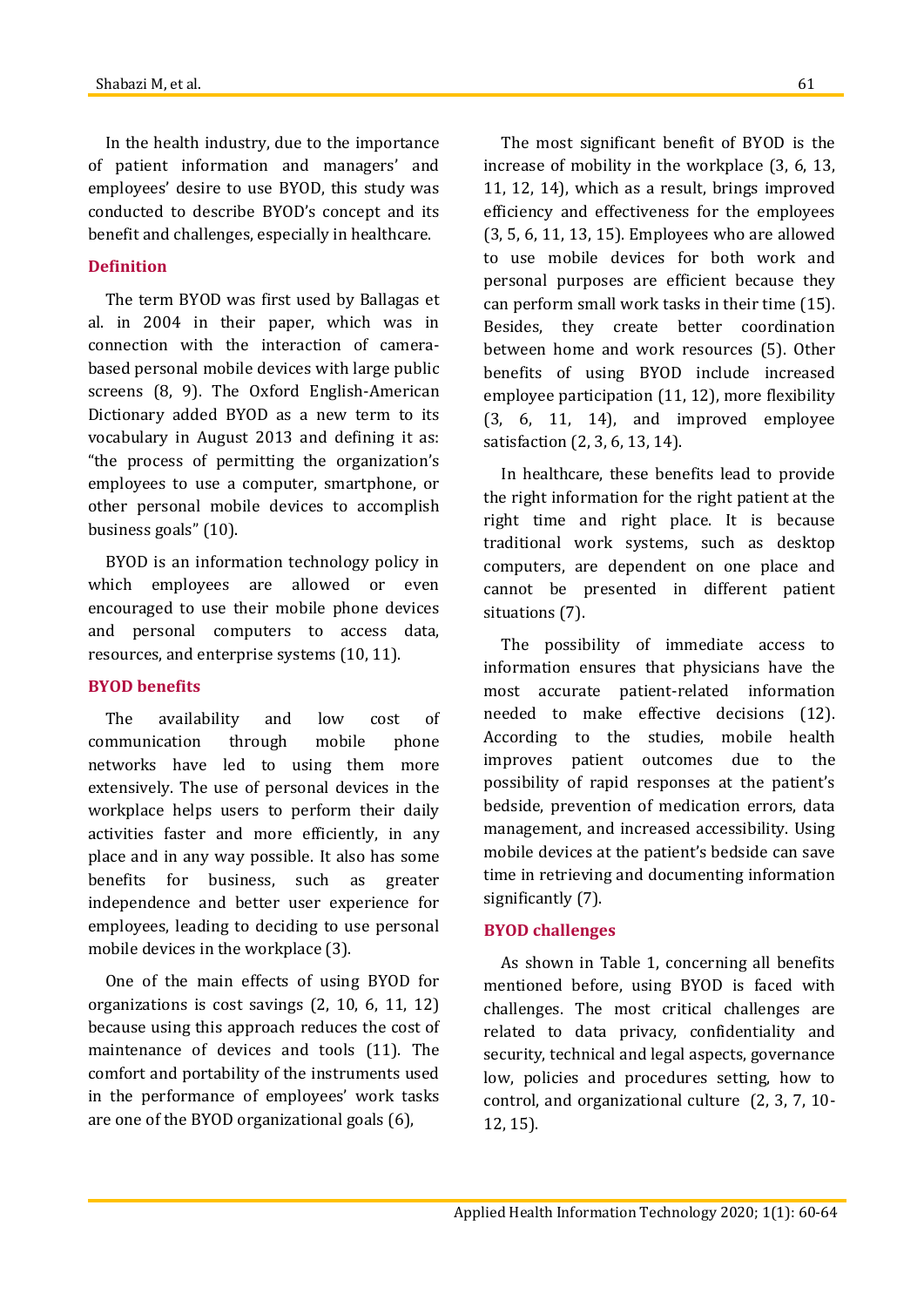There are also challenges for employees, such as increase workload, increased stress, the blurring of the line between private and professional life, and the financial risks due to their participation (3, 14).

According to the studies, the threats of BYOD for organizations refer to reducing information technology security of the organization, lack of control over employees' mobile devices, and the complexities of its setup (11, 15). As a result, the lack of executive strategies when implementing the BYOD program can cause many organizational problems (15). Personal mobile devices in organizational environments increase the chances of viruses entering the corporate network for corruption or breaking organizational policies (3).

Since 'employees tend to use one device for both work-related activities and personal affairs, and organizations cannot easily control them, it is possible to access and store organizational and personal data on the same device (13).

This section encounters various security challenges such as judicial cases, computer viruses, uninformed users, leakage of confidential data, and other cases (11).

For all these reasons, organizations must prepare a BYOD policy that includes the type of authorized devices, their registration, and evaluation of licenses, security policies, standards observation, and security training (6).

These challenges are in healthcare organizations since patient information, confidentiality, privacy, and security are very important (12). In particular, there is no clear solution that can synchronize the necessary security measures to ensure patient data exchange following rules such as HIPPA (7).

# **Develop a strategic plan to use BYOD**

Recently, for most people, access to information at any time, and any place is of great importance (15). Therefore, if organizations do not allow their employees to access information outside the workplace, they will probably try to find a way to do so, leading to many security problems (15).

BYOD is a process that organizations have to compete with (6). Given that future employees seek to improve and increase mobility in their work environment (3) and also by increasing the number of smart devices consumers (e.g., smartphones, tablets, and other gadgets), organizations have to find solutions to use these personal devices in the workplace (6).

BYOD enables organizations to compete in a global environment to attract the best talent worldwide (6). Managers' expectations in using BYOD include increasing productivity, employee flexibility in time and place, and increasing user satisfaction, which is generally consistent with the features of mobile devices (5).

When employees use their smartphones, laptops, or tablets, they no longer need to carry multiple devices for their work and learn different technologies (12). The BYOD policy is a way to achieve social participation in an organization (11).

BYOD is a comprehensive system for many organizations, and healthcare that can follow BYOD solutions if their privacy and security measures comply with industry standards (17).

As demand for using mobile devices is expected to increase, hospitals and other HIPAA rules-affiliated organizations need to make policies to protect their privacy and security and prevent data corruption, theft, and other risks (7). In particular, physicians and nurses have access to specific medical applications designed for their specialized needs (10). The findings showed that all hospitals need to have mobile device policies in the workplace, as many healthcare professionals now bring their own devices for work purposes in the hospital (7).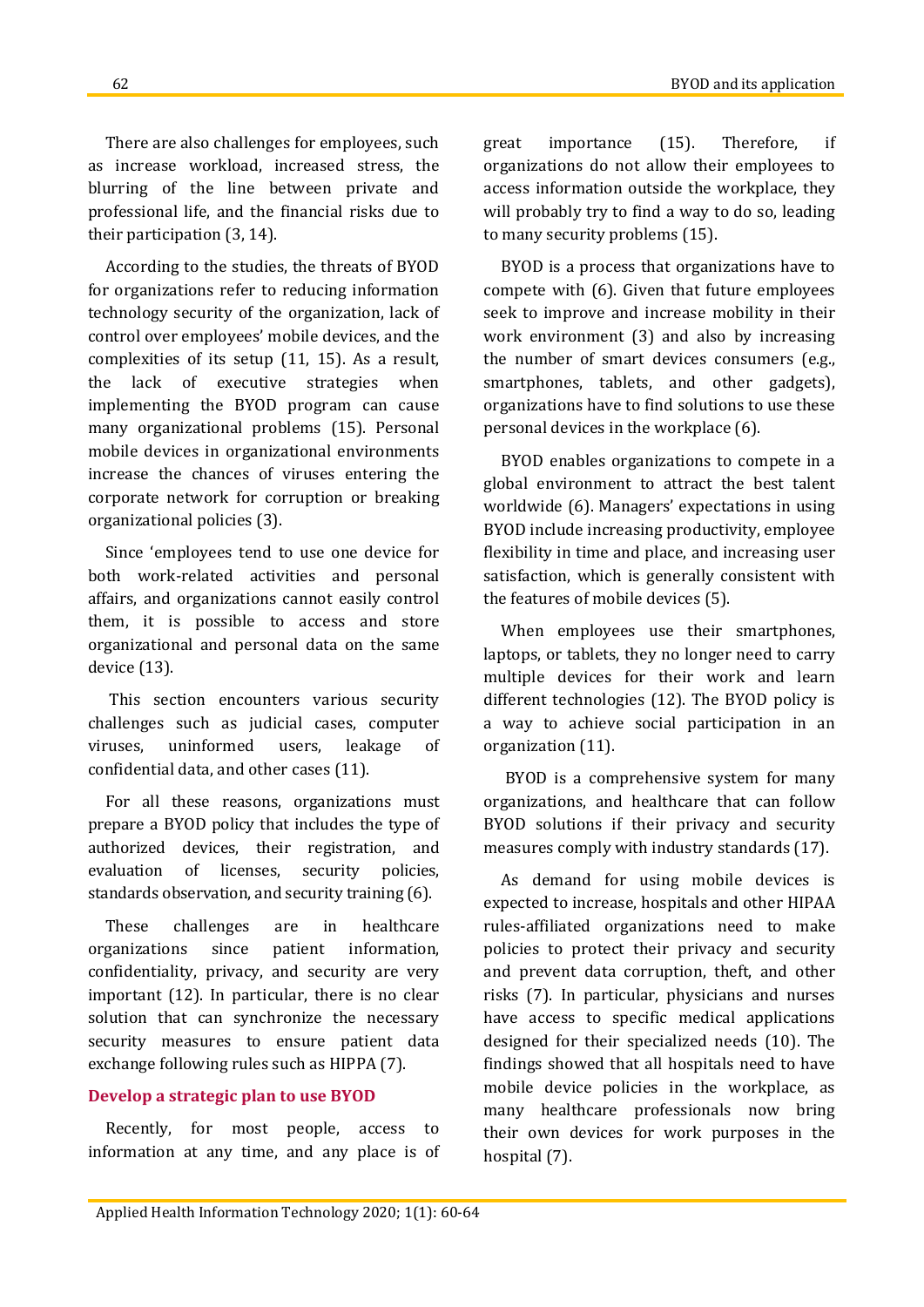Still, many organizations do not have constant strategies to use mobile devices, and these devices have caused many problems in the work environment, including unwanted data disclosure and a new level of cyber-attacks. These strategies can include policies and guidelines inconsistent with the organization's goal and culture (15). It should be referred that the only real way to control BYOD threats is to accept the trend (18).

The report by Harris et al. indicated that 36% of employees ignore organizational policies and choose to use their devices to perform tasks, which emphasizes this issue (5). Some organizations are also trying to take advantage of this phenomenon to increase their efficiency, improve job productivity, control costs, increase employee satisfaction, and benefit BYOD (10). Accordingly, researchers have provided executive frameworks for BYOD (1, 9).

| <b>Challenges</b>                                                            |
|------------------------------------------------------------------------------|
| Data protection & confidentiality issues (3)                                 |
| Security $(2,3,7,10-12,15)$ & Control of personal                            |
| devices (11,15)                                                              |
| Technical and legal challenges (10)                                          |
| Governance (12)                                                              |
| Policy Challenges (2,10)                                                     |
| Loss of control (3)                                                          |
| Organizational Culture (12)                                                  |
| Increased workload & Blurring the boundaries                                 |
| between private and professional life (3,14)                                 |
| reduce standardization and increase complexity (3,5)                         |
| Financial risks for employees (14)                                           |
| Challenges for the organization's IT professionals (3)                       |
|                                                                              |
| delivering the right information about the right patient<br>Legislation (12) |
| device type (12)                                                             |
|                                                                              |
| Internet dependencies (12)                                                   |
|                                                                              |

| Table 1: Benefits and Challenges of BYOD |
|------------------------------------------|
|------------------------------------------|

# **Conclusion**

Various researches have mentioned several advantages and disadvantages of using BYOD for employees and organizations; therefore, applying this approach will increase employee satisfaction, flexibility, mobility, and efficiency and reduce costs and enhance competitive advantage for organizations. However, it should be noted that the popularity and widespread use of mobile devices in recent years and the tendency of new generations to use these devices for various purposes have made the expansion of BYOD inevitable. Thus, the only definitive way to control BYOD threats is to accept its process and formulate related strategies and policies before using it correctly and safely.

# **Disclaimer Statements**

- **Conflicts of interests:** None
- **Financial support or sponsorship**: This paper results from a research project approved and supported by Isfahan University of Medical Sciences (IR.MUI.RESEARCH.REC. 1398.743).